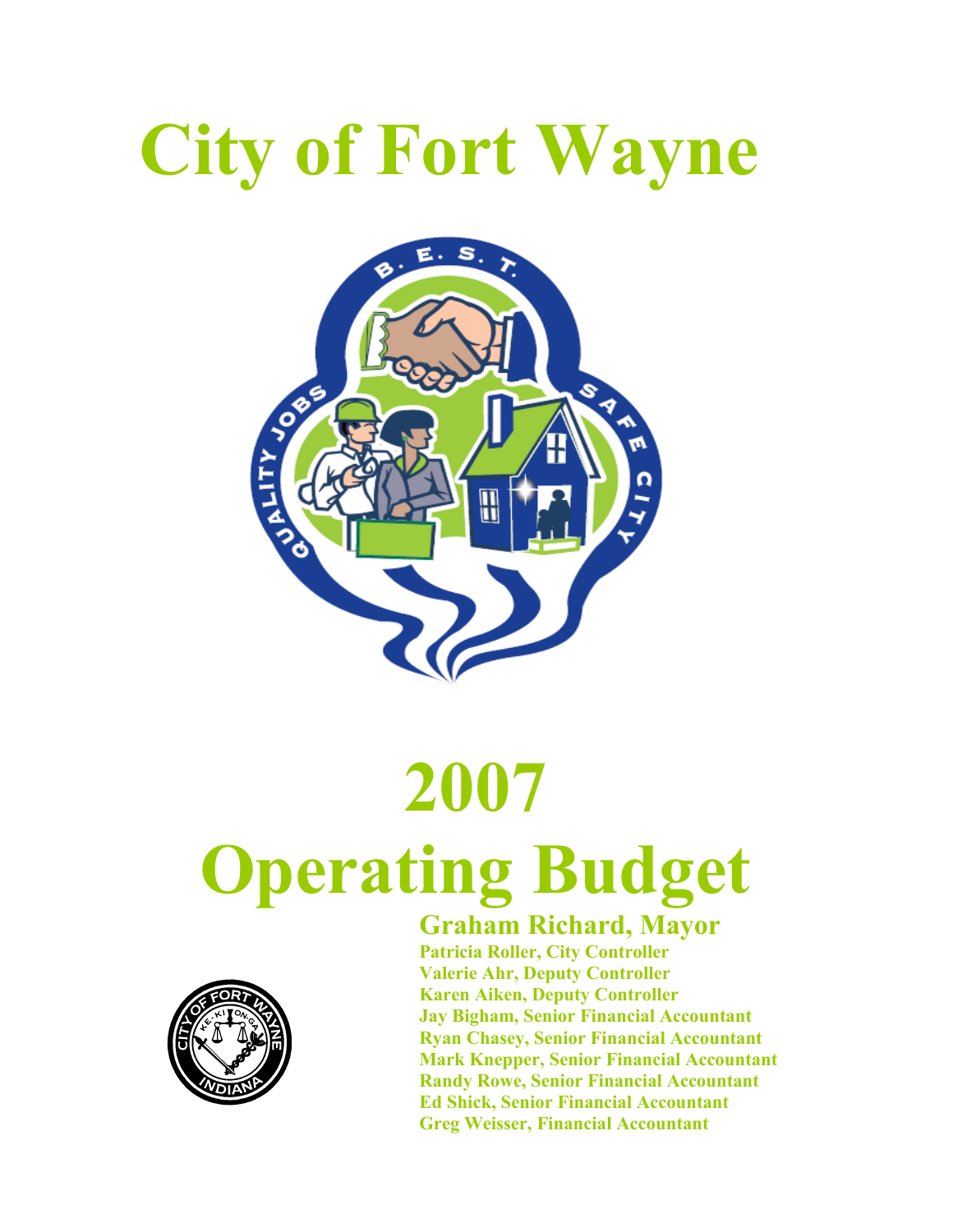## 2007 ANNUAL OPERATING BUDGET

## CITY OF FORT WAYNE, INDIANA

#### GRAHAM RICHARD, MAYOR

Mark Becker, Deputy Mayor Patricia A. Roller, City Controller

FOR THE FISCAL YEAR BEGINNING JANUARY 1, 2007

### City Council Members:

Donald J. Schmidt Thomas Smith Thomas E. Hayhurst Glynn A. Hines **John Shoaff** John N. Crawford Thomas Didier Timothy Pape Samuel Talarico, Jr.

> Sandra E. Kennedy, City Clerk Phil Larmore, Council Attorney Joe Bonahoom, Council Attorney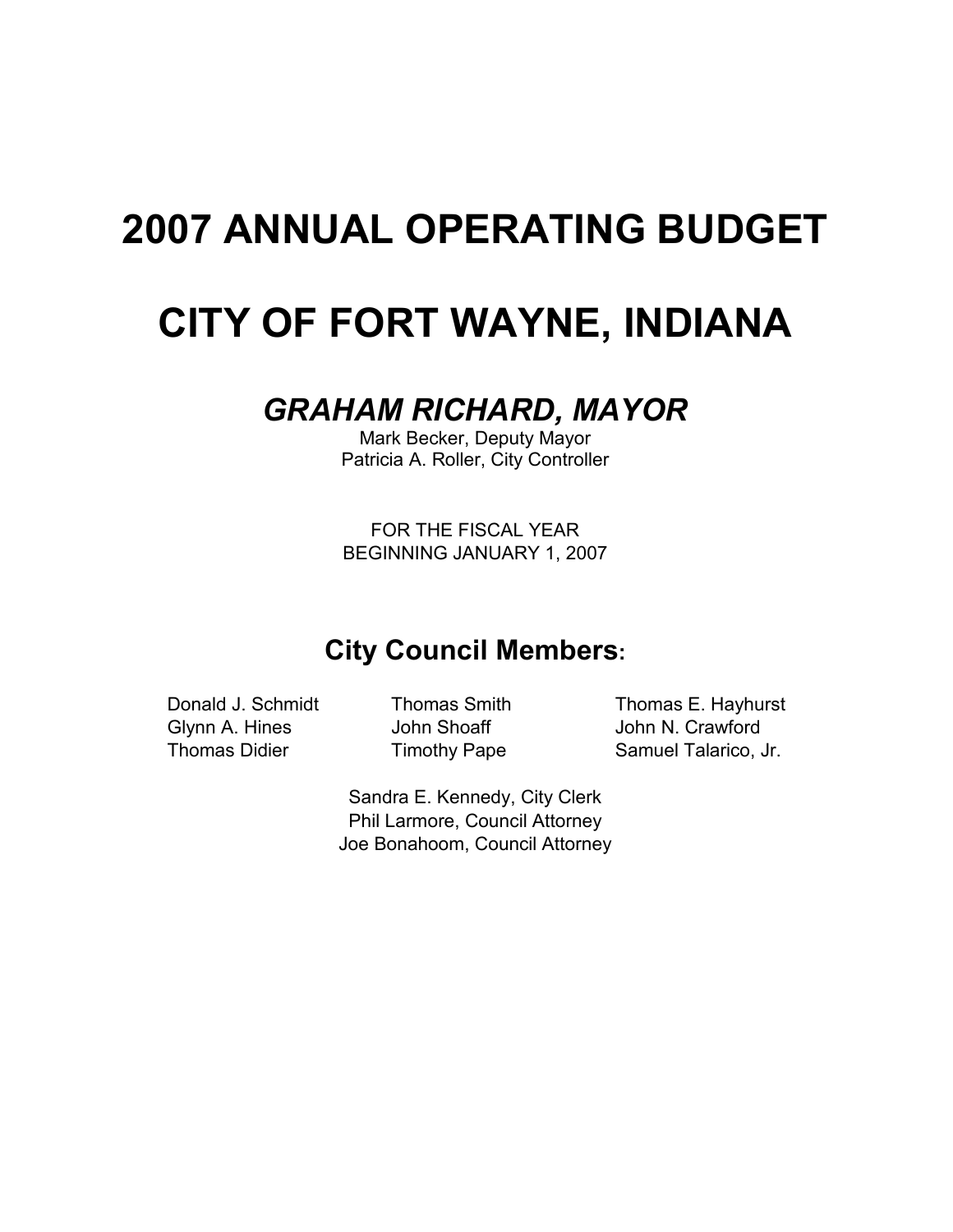#### City of Fort Wayne Property Tax and Assessed Valuation History

|       |   | Assessed               | %        | <b>Total City</b>  | %        | <b>Total City</b> | %         |
|-------|---|------------------------|----------|--------------------|----------|-------------------|-----------|
| Year  |   | Valuation <sup>1</sup> | Change   | <b>Dollar Levy</b> | Change   | <b>Tax Rate</b>   | Change    |
| 2007E |   | 11,605,782,764         | 50.45%   | 99,488,174         | 20.50%   | \$0.8572          | $-20.59%$ |
| 2006A |   | 7,714,274,681          | 3.14%    | 82,560,277         | 6.45%    | \$1.0795          | 3.20%     |
| 2005A | 4 | 7,479,525,039          | $-5.48%$ | 77,554,663         | 5.18%    | \$1.0460          | 11.03%    |
| 2004A | 3 | 7,913,564,614          | 6.49%    | 73,735,533         | 14.42%   | \$0.9421          | 7.31%     |
| 2003A |   | 7,431,358,261          | 32.55%   | 64,440,411         | 5.07%    | \$0.8779          | $-20.91%$ |
| 2002A | 2 | 5,606,420,503          | 8.32%    | 61,329,995         | 8.35%    | \$1.1100          | 0.00%     |
| 2001A |   | 5,175,714,390          | 1.13%    | 56,602,688         | 0.91%    | \$1.1100          | $-0.01%$  |
| 2000A |   | 5,117,670,534          | 1.75%    | 56,091,816         | 1.26%    | \$1.1101          | $-0.47%$  |
| 1999A |   | 5,029,657,395          | 3.75%    | 55,392,559         | 4.06%    | \$1.1153          | $-0.07%$  |
| 1998A |   | 4,847,899,938          | 2.83%    | 53,230,788         | 4.36%    | \$1.1161          | 1.78%     |
| 1997A |   | 4,714,700,151          | 1.27%    | 51,009,051         | 11.55%   | \$1.0966          | 10.40%    |
| 1996A |   | 4,655,386,671          | 15.64%   | 45,728,549         | 3.64%    | \$0.9933          | $-9.60%$  |
| 1995A |   | 4,025,871,519          | 0.16%    | 44,122,186         | 0.12%    | \$1.0987          | 0.00%     |
| 1994A |   | 4,019,625,630          | 2.98%    | 44,068,252         | 2.88%    | \$1.0987          | 0.00%     |
| 1993A |   | 3,903,420,549          | 2.94%    | 42,834,955         | 4.70%    | \$1.0987          | 1.75%     |
| 1992A |   | 3,792,084,402          | 3.08%    | 40,910,375         | 2.64%    | \$1.0798          | $-0.43%$  |
| 1991A |   | 3,678,662,505          | 2.06%    | 39,859,116         | 2.06%    | \$1.0844          | 0.00%     |
| 1990A |   | 3,604,245,582          | 32.83%   | 39,054,244         | 6.71%    | \$1.0844          | $-19.72%$ |
| 1989A |   | 2,713,456,710          | 3.58%    | 36,598,852         | 8.63%    | \$1.3508          | 5.42%     |
| 1988A |   | 2,619,608,940          | 3.65%    | 33,690,886         | 5.62%    | \$1.2813          | 3.00%     |
| 1987A |   | 2,527,320,420          | 5.20%    | 31,898,630         | 2.04%    | \$1.2440          | $-4.40%$  |
| 1986A |   | 2,402,330,610          | 5.50%    | 31,261,528         | 5.93%    | \$1.3013          | 0.41%     |
| 1985A |   | 2,277,109,620          | 2.08%    | 29,511,341         | 3.56%    | \$1.2960          | 1.45%     |
| 1984A |   | 2,230,763,790          | 1.93%    | 28,497,264         | 1.68%    | \$1.2775          | $-0.25%$  |
| 1983A |   | 2,188,460,250          | 1.39%    | 28,027,610         | 14.13%   | \$1.2807          | 12.57%    |
| 1982A |   | 2,158,378,620          | 3.04%    | 24,556,593         | 6.87%    | \$1.1377          | 3.72%     |
| 1981A |   | 2,094,635,310          | 4.56%    | 22,977,451         | 7.81%    | \$1.0970          | 3.03%     |
| 1980A |   | 2,003,378,775          | 34.24%   | 21,311,943         | 6.21%    | \$1.0647          | $-20.82%$ |
| 1979A |   | 1,492,374,006          | 3.80%    | 20,066,461         | 7.36%    | \$1.3446          | 3.43%     |
| 1978A |   | 1,437,766,065          | 3.55%    | 18,690,959         | 5.66%    | \$1.3000          | 2.04%     |
| 1977A |   | 1,388,541,423          | 2.38%    | 17,690,018         | 7.86%    | \$1.2740          | 5.35%     |
| 1976A |   | 1,356,219,510          | 3.20%    | 16,401,215         | 1.11%    | \$1.2093          | $-2.03%$  |
| 1975A |   | 1,314,136,350          | 7.54%    | 16,220,823         | 7.34%    | \$1.2343          | $-0.19%$  |
| 1974A |   | 1,221,952,800          | 3.54%    | 15,111,483         | 3.54%    | \$1.2367          | 0.00%     |
| 1973A |   | 1,180,135,983          | 2.73%    | 14,594,348         | $-0.23%$ | \$1.2367          | $-2.88%$  |
| 1972A |   | 1,148,812,290          | $-0.61%$ | 14,628,210         | 3.46%    | \$1.2733          | 4.09%     |
| 1971A |   | 1,155,823,890          | $-1.65%$ | 14,139,579         | 5.85%    | \$1.2233          | 7.62%     |
| 1970A |   | 1,175,167,500          | 12.08%   | 13,357,737         | $-5.04%$ | \$1.1367          | $-15.28%$ |
| 1969A |   | 1,048,489,800          | 4.67%    | 14,067,238         | 40.52%   | \$1.3417          | 34.26%    |
| 1968A |   | 1,001,725,920          | 6.18%    | 10,010,581         | $-0.62%$ | \$0.9993          | $-6.40%$  |
| 1967A |   | 943,430,070            | 1.73%    | 10,072,688         | 18.57%   | \$1.0677          | 16.56%    |
| 1966A |   | 927,406,740            | 3.67%    | 8,495,046          | 1.06%    | \$0.9160          | $-2.52%$  |
| 1965A |   | 894,588,330            | 3.46%    | 8,406,148          | 13.70%   | \$0.9397          | 9.90%     |
| 1964A |   | 864,673,830            | $-0.07%$ | 7,392,961          | $-3.28%$ | \$0.8550          | $-3.21%$  |
| 1963A |   | 865,294,560            | $-5.78%$ | 7,643,435          | 4.03%    | \$0.8833          | 10.42%    |
| 1962A |   | 918,406,500            | $-3.76%$ | 7,347,252          | 2.70%    | \$0.8000          | 6.71%     |
| 1961A |   | 954,315,060            | 6.22%    | 7,154,182          | 15.52%   | \$0.7497          | 8.75%     |
| 1960A |   | 898,433,400            |          | 6,193,201          |          | \$0.6893          |           |
|       |   |                        |          |                    |          |                   |           |

1 Assessed Value is for the General Fund. The City has different AVs for Park and Fire District.

2 In 2002, the State of Indiana adopted a fair value system to assess property values. Prior years have been restated

3 Certified Assessed Value includes an estimated reduction of \$92 million of excluded interstate commerce inventory.

4 Certified Assessed Value includes an estimated reduction for excluded estimated inventory, of \$385 million. (source: Allen County Auditor)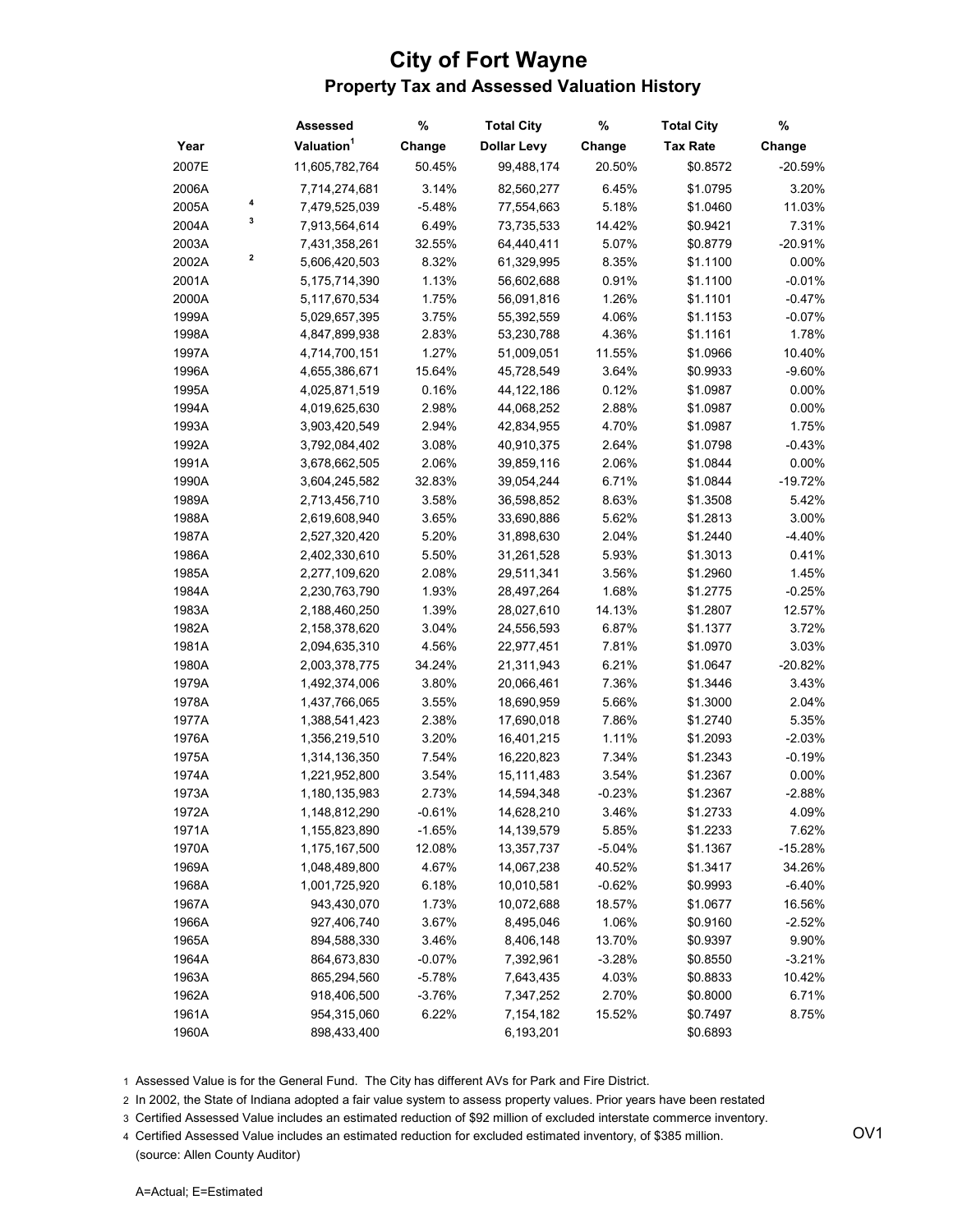#### 2007 16 Line Statement-Determination of Tax Rate/Tax Levy

#### Property Tax Supported Funds

8/31/06 9:37 AMs:/07budget/07 16line

|   |                                     |                |             |                          |              |                               |                                 |                                   |                                    | <b>TOTAL</b>                            |
|---|-------------------------------------|----------------|-------------|--------------------------|--------------|-------------------------------|---------------------------------|-----------------------------------|------------------------------------|-----------------------------------------|
|   |                                     | <b>GENERAL</b> | <b>FIRE</b> | <b>PARK</b>              | <b>REDEV</b> | <b>FIRE</b><br><b>PENSION</b> | <b>POLICE</b><br><b>PENSION</b> | <b>SANITARY</b><br><b>PENSION</b> | <b>DOMESTIC</b><br><b>VIOLENCE</b> | <b>PROPERTY TAX</b><br><b>SUPPORTED</b> |
|   | <b>Fund Account Number</b>          | 010            | 011         | 121                      | 123          | 140                           | 141                             | 142                               | 429                                | <b>FUNDS</b>                            |
|   | Budget Estimate(2007)               | 80.610.928     | 33,376,891  | 11,613,062               | 466,954      | 7,625,880                     | 8,924,059                       | 548,241                           | 7,300                              | 143, 173, 315                           |
|   | 2 Expenditures July-Dec(2006)       | 38,814,174     | 16,269,162  | 6,048,771                | 237,630      | 3,884,242                     | 4,327,307                       | 328,617                           | 5,490                              | 69,915,393                              |
| 3 | Add Appropriations July - Dec(2006) | 55,379         |             | 58,880                   |              |                               |                                 |                                   |                                    | 114,259                                 |
|   | 4A Temporary Loans                  |                |             |                          |              |                               |                                 |                                   |                                    |                                         |
|   | 5 TOTAL ESTIMATED EXPENSES          | 119,480,481    | 49,646,053  | 17,720,714               | 704,584      | 11,510,122                    | 13,251,366                      | 876,858                           | 12,790                             | 213,202,967                             |
|   | 6 Cash Balance June 30, 2006        | 7,038,523      | 1,736,367   | 866,469                  | 191,611      | (1,983,255)                   | (1,250,520)                     | 220,318                           | 3,318                              | 6,822,831                               |
|   | 7 Dec Property Tax Collection       | 20,818,562     | 15,256,361  | 4,408,517                | 169.265      | 1.487.136                     | 1,804,023                       | 243,556                           | 4,137                              | 44,191,557                              |
|   | 8A Misc Rev July - Dec (2006)       | 16,138,837     | 1.266.389   | 1.486.947                | 19,471       | 4.191.006                     | 4,559,311                       | 21,585                            | 338                                | 27,683,884                              |
|   | 8B Misc Rev 2007                    | 30,533,444     | 2,879,866   | 3,132,275                | 42,817       | 4,508,327                     | 4,913,562                       | 45,207                            | 768                                | 46,056,266                              |
|   | 9 TOTAL ESTIMATED REVENUES          | 74,529,366     | 21,138,983  | 9,894,208                | 423,164      | 8,203,214                     | 10,026,376                      | 530,666                           | 8,561                              | 124,754,538                             |
|   | 10 NET AMOUNT REQUIRED              | 44,951,115     | 28,507,070  | 7,826,506                | 281,420      | 3,306,908                     | 3,224,990                       | 346,192                           | 4,229                              | 88,448,429                              |
|   |                                     |                |             |                          |              |                               |                                 |                                   |                                    |                                         |
|   | 11 Operating Balance                | 6,937,245      | 900,000     | 900,000                  | 250,000      | 1,000,000                     | 1,000,000                       | 50,000                            | 2,500                              | 11,039,745                              |
|   | 12 Total                            | 51,888,360     | 29,407,070  | 8,726,506                | 531,420      | 4,306,908                     | 4,224,990                       | 396,192                           | 6,729                              | 99,488,174                              |
|   | 13 PTRC                             |                |             |                          |              |                               |                                 |                                   |                                    |                                         |
|   | 14 Net Amount to be Raised          | 51,888,360     | 29,407,070  | 8,726,506                | 531,420      | 4,306,908                     | 4,224,990                       | 396,192                           | 6,729                              | 99,488,174                              |
|   | 15 Levy Excess                      |                |             | $\overline{\phantom{a}}$ |              |                               |                                 |                                   |                                    |                                         |
|   | 16 TAX LEVY                         | 51,888,360     | 29,407,070  | 8,726,506                | 531,420      | 4,306,908                     | 4,224,990                       | 396,192                           | 6,729                              | 99,488,174                              |
|   | <b>TAX RATE with Annexation</b>     | 0.4471         | 0.2572      | 0.0763                   | 0.0046       | 0.0377                        | 0.0364                          | 0.0034                            | 0.000058                           | 0.8627                                  |
|   |                                     |                |             |                          |              |                               |                                 |                                   |                                    |                                         |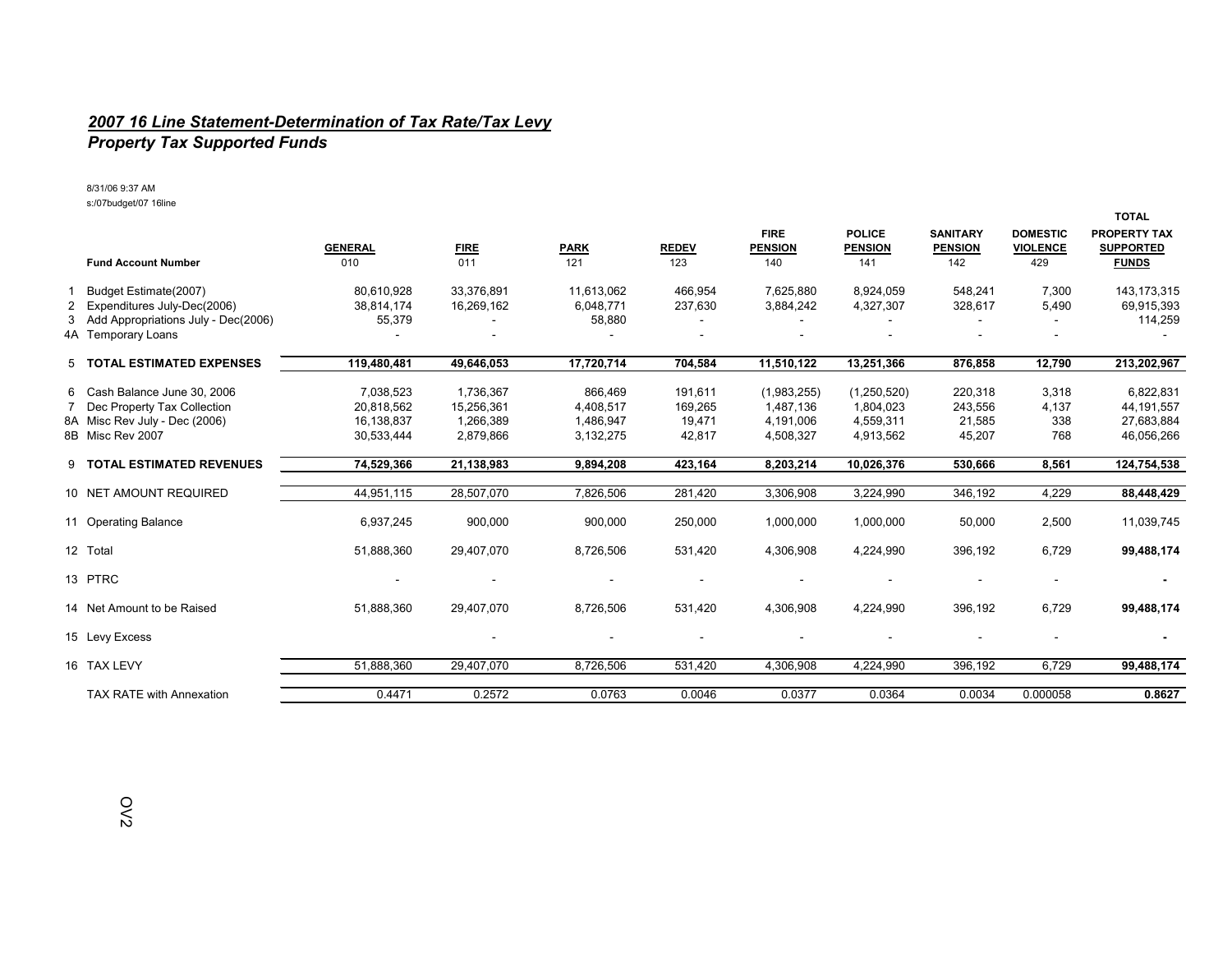| <b>2007 BUDGET</b>              |                       |              |                  |                |                    |                  |               |                 |
|---------------------------------|-----------------------|--------------|------------------|----------------|--------------------|------------------|---------------|-----------------|
| <b>Expense Comparison</b>       |                       |              |                  |                | <b>Diesel</b>      |                  |               |                 |
|                                 |                       | 2006         |                  | % Change       | <b>Gasoline</b>    |                  |               | % Change        |
|                                 | 2005                  | Approved     | 2007             | from 2006 APPR | <b>Natural Gas</b> | <b>Group Ins</b> | 2007 Adj. for | from 2006 APPR  |
|                                 | <b>Actual</b>         | thru 6/30/06 | <b>Submitted</b> | to 2007        | Above 3%           | Above 3%         | addtl costs   | to 2007         |
| Mayor                           | 886,468               | 983,367      | 1,195,123        | 21.53%         | 588                | 30,889           | 1,163,646     | 18.33%          |
| Finance & Administration        | 3,268,402             | 4,025,890    | 4,052,164        | 0.65%          | 282                | 10,363           | 4,041,519     | 0.39%           |
| City Clerk/Council              | 818,382               | 878,605      | 937,011          | 6.65%          |                    | 7,876            | 929,135       | 5.75%           |
| Metro                           | 562,186               | 665,901      | 721,360          | 8.33%          | 394                | 4,974            | 715,992       | 7.52%           |
| <b>Public Works</b>             | 7,513,778             | 7,321,831    | 8,591,765        | 17.34%         | 20,756             | 29,225           | 8,541,784     | 16.66%          |
| Weights & Measures              | 128,341               | 135,946      | 222,650          | 63.78%         | 967                | 9,744            | 211,939       | 55.90%          |
| CD                              | 1,886,612             | 2,145,876    | 2,390,719        | 11.41%         | 661                | 10,175           | 2,379,883     | 10.90%          |
| Law                             | 449,812               | 469,244      | 490,611          | 4.55%          |                    | 2,487            | 488,124       | 4.02%           |
| <b>Internal Audit</b>           | 190,848               | 207,507      | 215,467          | 3.84%          |                    | 1,244            | 214,223       | 3.24%           |
| <b>Police Merit</b>             | 20,314                | 2,500        | 27,500           | 1000.00%       |                    |                  | 27,500        | 1000.00%        |
| Police                          | 39,315,819            | 41,918,353   | 46,061,351       | 9.88%          | 566,288            | 333,167          | 45,161,896    | 7.74%           |
| Police-Code Enforcement         | 1,533,428             | 1,983,159    | 2,306,916        | 16.33%         | 6,804              |                  | 2,300,112     | 15.98%          |
| Animal Control                  | 1,972,646             | 2,189,054    | 2,351,251        | 7.41%          | 44,554             | 14,093           | 2,292,604     | 4.73%           |
| Communications                  | 4,988,204             | 5,869,554    | 6,410,091        | 9.21%          | 8,163              | 107,371          | 6,294,557     | 7.24%           |
| <b>Information Systems</b>      | 2,393,565             | 3,454,711    | 3,876,275        | 12.20%         | 329                | 829              | 3,875,117     | 12.17%          |
| <b>Human Resources</b>          | 631,007               | 727,652      | 760,673          | 4.54%          | 1,185              | 3,731            | 755,757       | 3.86%           |
|                                 |                       |              |                  |                |                    |                  |               |                 |
| <b>Total General - Fund 010</b> | 66,559,811            | 72,979,150   | 80,610,927       | 10.46%         | 650,971            | 566,168          | 79,393,788    | 8.79%           |
|                                 |                       |              |                  |                |                    |                  |               |                 |
| Fire                            | 27,684,215            | 31,706,240   | 33,376,891       | 5.27%          | 123,957            | 291,205          | 32,961,729    | 3.96%           |
| Parks & Recreation              | 10,125,794            | 10,885,569   | 11,613,062       | 6.68%          | 202,752            | 54,714           | 11,355,596    | 4.32%           |
| Redevelopment - General         | 404,109               | 440,742      | 466,954          | 5.95%          |                    | 10,987           | 455,967       | 3.45%           |
| Fire Pension                    | 7,062,676             | 7,540,116    | 7,625,880        | 1.14%          |                    | $\sim$           | 7,625,880     | 1.14%           |
| <b>Police Pension</b>           | 7,676,020             | 8,196,983    | 8,924,059        | 8.87%          |                    |                  | 8,924,059     | 8.87%           |
| Sanitary Officer's Pension      | 413,052               | 541,394      | 548,241          | 1.26%          |                    |                  | 548,241       | 1.26%           |
| <b>Domestic Violence</b>        | 4,600                 | 7,300        | 7,300            | 0.00%          |                    |                  | 7,300         | 0.00%           |
| <b>TOTAL PROPERTY TAX</b>       | 119,930,277           | 132,297,495  | 143, 173, 314    | 8.22%          | 977,680            | 923,074          | 141,272,560   | 6.78%           |
| Solid Waste                     |                       |              |                  | 5.70%          |                    |                  |               | 5.69%           |
|                                 | 7,092,586             | 9,935,851    | 10,502,440       | 16.60%         | 448                | 1,244            | 10,500,748    |                 |
| Street Project Management-MVH   | 840,249               | 853,037      | 994,604          |                | 1,368              | 13,060           | 980,176       | 14.90%<br>6.01% |
| Street Department-MVH           | 10,082,001<br>455,669 | 10,310,529   | 11,025,502       | 6.93%<br>9.83% | 82,826             | 12,847           | 10,929,829    |                 |
| <b>Parking Enforcement</b>      |                       | 528,683      | 580,627          | $-13.12%$      | 9,768              | 4,145            | 566,714       | 7.19%           |
| Traffic Engineering-LR&S        | 2,269,504             | 2,883,900    | 2,505,551        |                | 41,819             | 6,422            | 2,457,310     | $-14.79%$       |
| Law Enforcement Training        | 171,149               | 196,000      | 196,000          | 0.00%          |                    |                  | 196,000       | 0.00%           |
| Fleet-Office                    | 363,103               | 394,008      | 520,488          | 32.10%         | 65,943             | 1,244            | 453,301       | 15.05%          |
| Fleet-Cost of Sales             | 1,882,291             | 1,980,761    | 2,832,600        | 43.01%         | 792,416            |                  | 2,040,184     | 3.00%           |
| Fleet-Contract                  | 2,704,322             | 2,669,296    | 2,796,764        | 4.78%          |                    |                  | 2,796,764     | 4.78%           |
| Cable TV                        | 627,951               | 754,521      | 762,748          | 1.09%          |                    |                  | 762,748       | 1.09%           |
| <b>CEDIT</b>                    | 20,653,846            | 16,553,277   | 21,368,724       | 29.09%         |                    |                  | 21,368,724    | 29.09%          |
| <b>Cumulative Capital</b>       | 859,945               | 1,178,848    | 2,959,100        | 151.02%        |                    |                  | 2,959,100     | 151.02%         |
| <b>TOTAL NON PROPERTY TAX</b>   | 48,002,616            | 48,238,711   | 57,045,148       | 18.26%         | 994,588            | 38,962           | 56,011,598    | 16.11%          |
| <b>TOTAL</b>                    | 167,932,893           | 180,536,206  | 200,218,462      | 10.90%         | 1,972,268          | 962,036          | 197,284,158   | 9.28%           |
|                                 |                       |              |                  |                |                    |                  |               |                 |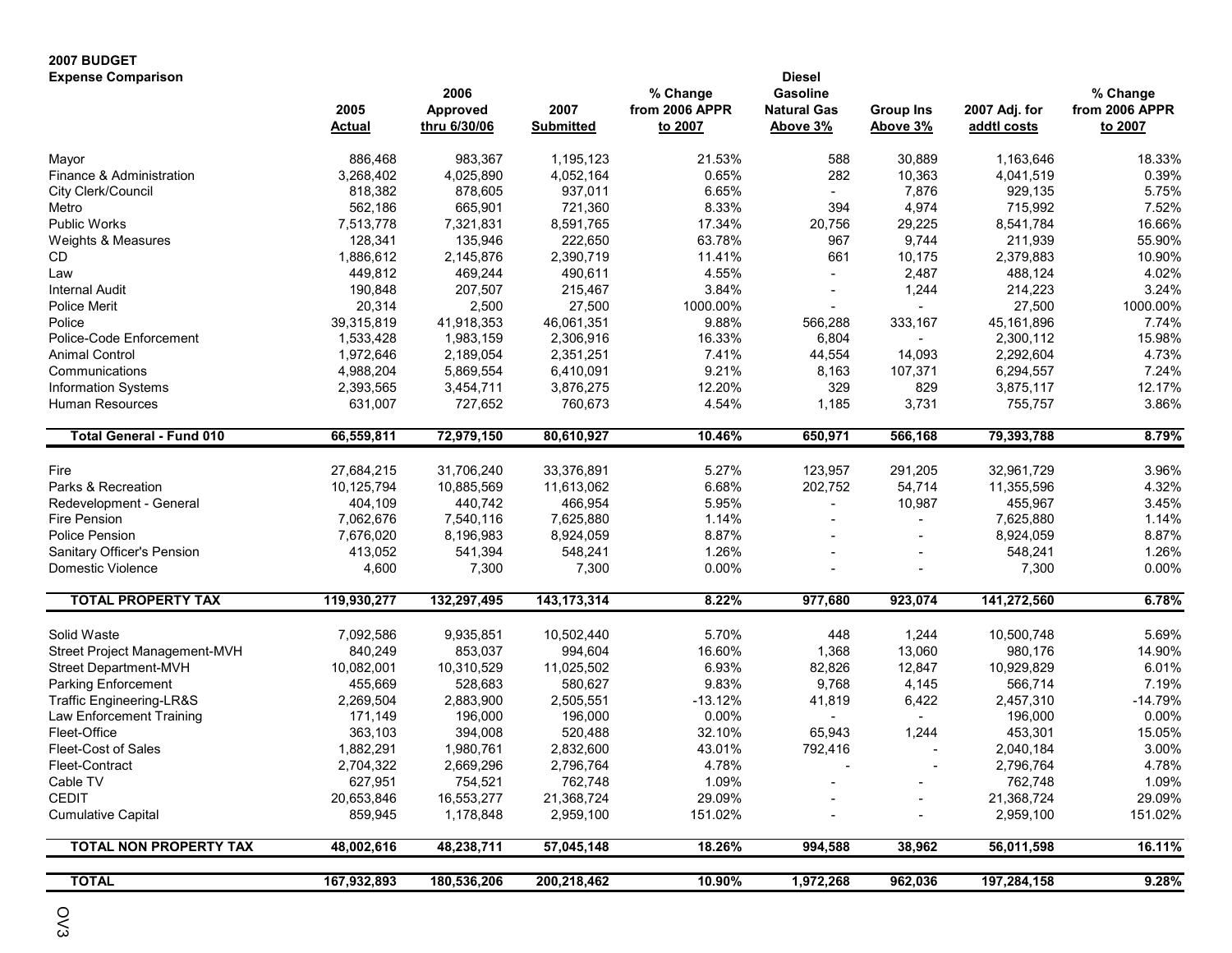| <b>2007 BUDGET PROCESS</b>                                           |                       |                       |                      |
|----------------------------------------------------------------------|-----------------------|-----------------------|----------------------|
| <b>COMPARISON OF EXPENSES</b><br><b>BY DIVISION</b>                  | 2006                  |                       | % Change             |
|                                                                      | <b>Approved</b>       | 2007                  | from 2006 APPR       |
|                                                                      | thru 6/30/06          | <b>Submitted</b>      | to 2007              |
| <b>City Clerk</b><br>City Clerk/Council                              |                       |                       | 6.65%                |
| Parking Enforcement                                                  | 878,605<br>528,683    | 937,011<br>580,627    | 9.83%                |
| <b>City Clerk Total</b>                                              | 1,407,288             | 1,517,638             | 7.84%                |
|                                                                      |                       |                       |                      |
| <b>Community Development</b><br><b>Community Development</b>         | 2,145,876             | 2,390,719             | 11.41%               |
| Redevelopment - General                                              | 440,742               | 466,954               | 5.95%                |
| <b>Community Development Total</b>                                   | 2,586,618             | 2,857,673             | 10.48%               |
|                                                                      |                       |                       |                      |
| <b>Mayor's Office</b><br><b>Information Systems</b>                  | 3,454,711             |                       | 12.20%               |
| Human Resources                                                      | 727,652               | 3,876,275<br>760,673  | 4.54%                |
| <b>Internal Audit</b>                                                | 207,507               | 215,467               | 3.84%                |
| Law                                                                  | 469,244               | 490,611               | 4.55%                |
| Mayor                                                                | 983,367               | 1,195,123             | 21.53%               |
| <b>Mayor's Office Total</b>                                          | 5,842,481             | 6,538,150             | 11.91%               |
| <b>Public Safety - Police</b>                                        |                       |                       |                      |
| <b>Animal Control</b>                                                | 2,189,054             | 2,351,251             | 7.41%                |
| Communications                                                       | 5,869,554             | 6.410.091             | 9.21%                |
| Domestic Violence<br>Law Enforcement Training                        | 7,300<br>196,000      | 7,300<br>196,000      | $0.00\%$<br>$0.00\%$ |
| Police-Code Enforcement                                              | 1,983,159             | 2,306,916             | 16.33%               |
| Police                                                               | 41,918,353            | 46,061,351            | 9.88%                |
| <b>Police Merit</b>                                                  | 2,500                 | 27,500                | 1000.00%             |
| <b>Public Safety - Police Total</b>                                  | 52,165,921            | 57,360,409            | $9.96\%$             |
| <b>Public Safety - Fire</b>                                          |                       |                       |                      |
| Fire                                                                 | 31,706,240            | 33,376,891            | 5.27%                |
| Weights & Measures                                                   | 135,946               | 222,650               | 63.78%               |
| <b>Public Safety - Fire Total</b>                                    | 31,842,186            | 33,599,541            | 5.52%                |
| <b>Finance &amp; Administration</b>                                  |                       |                       |                      |
| Controller's Office                                                  | 1,941,242             | 1,857,328             | $-4.32%$             |
| Payroll                                                              | 241,426               | 253,352               | 4.94%                |
| <b>Property Management</b>                                           | 1,263,863             | 1,343,259             | 6.28%                |
| Purchasing<br><b>Finance &amp; Administration Total</b>              | 579,358               | 598,225               | 3.26%<br>0.65%       |
|                                                                      | 4,025,890             | 4,052,164             |                      |
| <b>Pensions</b>                                                      |                       |                       |                      |
| <b>Fire Pension</b>                                                  | 7,540,116             | 7,625,880             | 1.14%                |
| Police Pension                                                       | 8,196,983             | 8,924,059             | 8.87%                |
| Sanitary Officer's Pension<br><b>Pensions Total</b>                  | 541,394<br>16,278,493 | 548,241<br>17,098,180 | 1.26%<br>5.04%       |
|                                                                      |                       |                       |                      |
| <b>Public Works</b>                                                  |                       |                       |                      |
| Board of Works                                                       | 7,321,831             | 8,591,765             | 17.34%               |
| Cable TV                                                             | 754,521               | 762,748               | 1.09%                |
| Solid Waste                                                          | 9,935,851             | 10,502,440            | 5.70%                |
| <b>Street Department-MVH</b>                                         | 10,310,529            | 11,025,502            | 6.93%                |
| Street Project Management-MVH<br><b>Traffic Engineering-LR&amp;S</b> | 853,037<br>2,883,900  | 994,603<br>2,505,551  | 16.60%<br>-13.12%    |
| Fleet-Contract                                                       | 2,669,296             | 2,796,764             | 4.78%                |
| <b>Fleet-Cost of Sales</b>                                           | 1,980,761             | 2,832,600             | 43.01%               |
| Fleet-Office                                                         | 394,008               | 520,488               | 32.10%               |
| <b>Public Works</b>                                                  | 37,103,735            | 40,532,462            | 9.24%                |
| <b>Parks &amp; Recreation Total</b>                                  | 10,885,569            | 11,613,062            | 6.68%                |
| <b>Metropolitan HR Total</b>                                         | 665,901               | 721,360               | 8.33%                |
| <b>CEDIT</b>                                                         | 16,553,277            | 21,368,724            | 29.09%               |
| <b>Cumulative Capital</b>                                            | 1,178,848             | 2,959,100             | 151.02%              |
| <b>TOTAL</b>                                                         | 180,536,206           | 200,218,462           | 10.90%               |

OV4